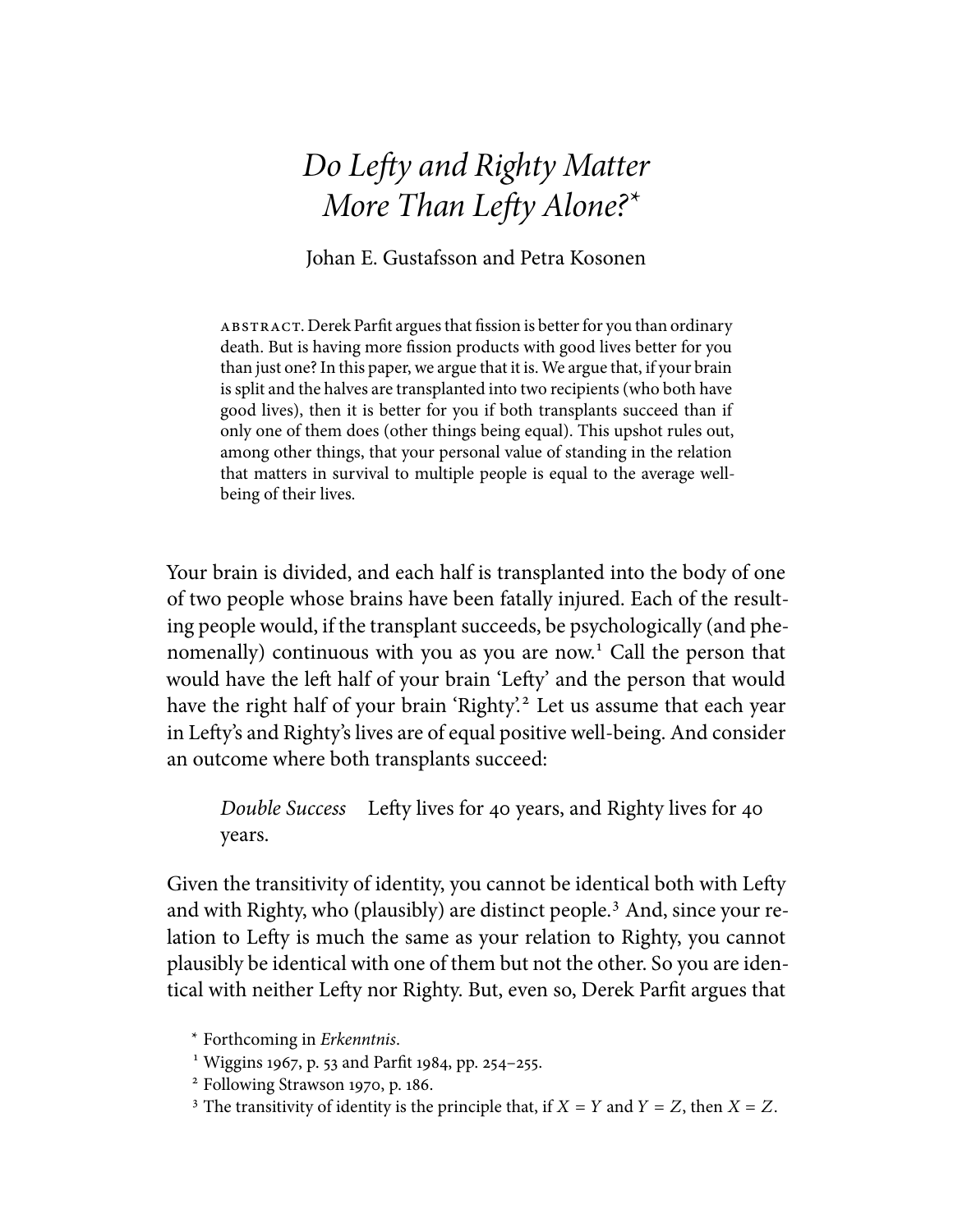this outcome is better for you than an outcome where both transplants fail:

Double Failure Neither transplant succeeds.

Parfit's argument is that Double Failure is worse for you than an outcome where one transplant succeeds:

Single Success Lefty lives for 40 years, and the transplant to Righty does not succeed.

In this outcome, there is only one survivor. It seems that you could, in principle, survive a brain transplant and that you could survive with just half of your brain. Hence it is plausible that you survive in Single Success and that this is better for you than dying in Double Failure.<sup>[4](#page-1-0)</sup> But, if Single Success is better for you than Double Failure, then your relation to Lefty must contain what matters in survival.

Next, note that your relation to Lefty is the same in Double Success as in Single Success—the only difference is the lack of uniqueness. Since the relation that matters is plausibly intrinsic, it should not depend on uniqueness. The addition of Righty should not make it the case that your relation to Lefty no longer contains what matters in survival. And, as we argued earlier, your relation to Lefty in Single Success contains what matters in survival. So your relation to Lefty in Double Success must also contain what matters in survival. And, by symmetrical reasoning, your relation to Righty in Double Success must contain what matters in survival. Accordingly, Parfit concludes, Double Success should be better for you than Double Failure.[5](#page-1-1)

But how does Double Success compare to Single Success? We have already seen that your relation to Lefty in Double Success contains what matters in survival, and your equivalent relation to Righty in that out-come should also contain what matters.<sup>[6](#page-1-2)</sup> Nevertheless, even though both your relation to Lefty and your relation to Righty contain what matters, we may still doubt that Double Success is better for you than Single Success. For example, consider the following (at first glance) compelling view:

<span id="page-1-0"></span><sup>4</sup> Parfit [1984,](#page-4-0) p. 254; [1995,](#page-4-1) p. 42.

<span id="page-1-1"></span><sup>5</sup> Parfit [1971,](#page-4-2) p.5; [1984,](#page-4-0) pp. 261–262; [1993,](#page-4-3) pp. 24–25; [1995,](#page-4-1) pp. 42–43.

<span id="page-1-2"></span><sup>6</sup> Parfit [1971,](#page-4-2) p. 10; [1984,](#page-4-0) p. 262; [1993,](#page-4-3) p. 25.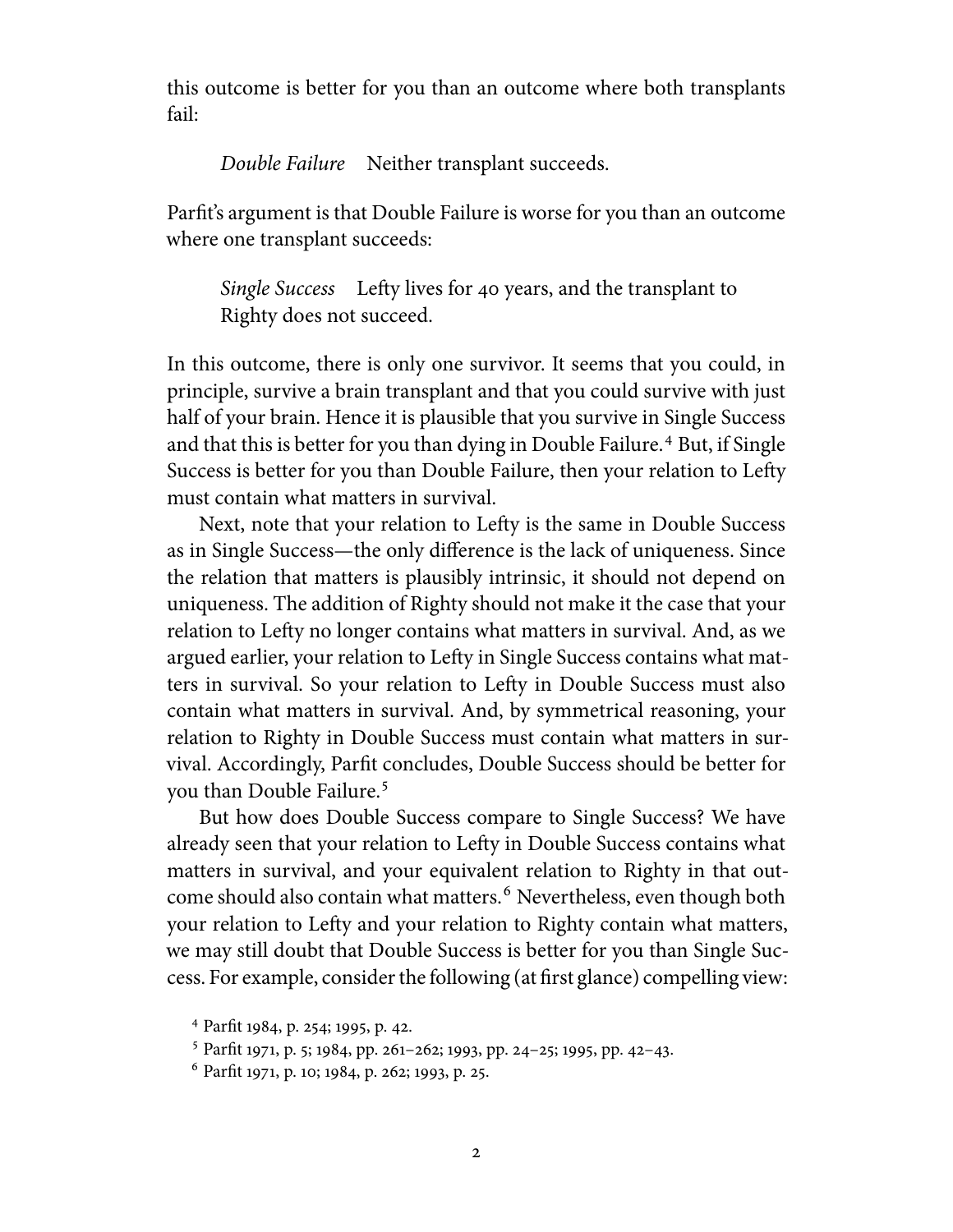The Average View The personal value of standing in the relation that matters in survival to multiple people is equal to the average well-being of their lives.<sup>[7](#page-2-0)</sup>

Given the Average View, Double Success is equally as good for you as Single Success, since Lefty and Righty have equally good lives. We will argue, however, that Double Success is better for you than Single Success. Thereby, we show that the Average View is false.

Consider first a case where only the transplant to Righty succeeds but there is a slight mishap in this transplant so that Righty only lives on for 20 years:

Half Success Righty lives for 20 years, and the transplant to Lefty does not succeed.

The previous argument that Single Success is better for you than Double Failure also shows, changing what needs to be changed, that Half Success is better for you than Double Failure.

Now, consider the following variation, where both transplants succeed overall but there is (as in Half Success) a slight mishap in the transplant to Righty so that Righty only lives on for 20 years:

One-and-a-Half Success Lefty lives for 40 years, and Righty lives for 20 years.

Your relation to Lefty is the same in Single Success as in One-and-a-Half Success. And it must be good for you to stand in that relation to Lefty, since Single Success is better for you than Double Failure. Likewise, your relation to Righty is the same in Half Success as in One-and-a-Half Success. And it must be good for you to stand in this relation to Righty, since Half Success is better for you than Double Failure. So, from a prudential perspective, One-and-a-Half Success differs from Single Success only in that you also stand in the relation that matters to Righty—which, as we have seen, is good for you. Since the relation that matters in survival is plausibly intrinsic, the value of standing in that relation to a future person should not be diminished by your standing in the relation that matters

<span id="page-2-0"></span><sup>&</sup>lt;sup>7</sup> Since the relation that matters in survival plausibly comes in degrees, one might prefer a weighted average. But this complication does not matter for our argument.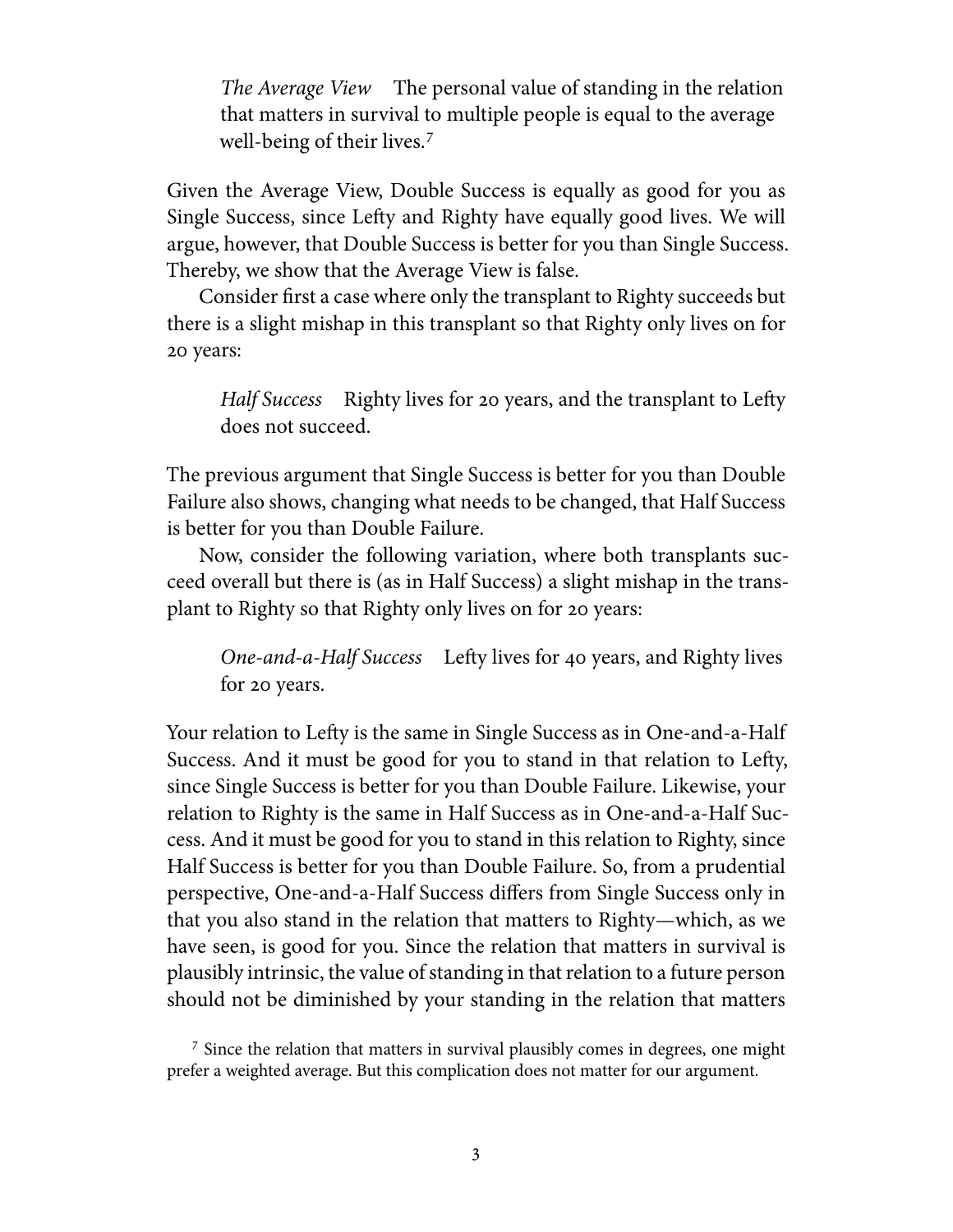to some other person.<sup>[8](#page-3-0)</sup> Accordingly, One-and-a-Half Success has everything that is good for you in Single Success and, in addition, you stand in a relation to Righty that is good for you. Therefore, One-and-a-Half Success should be at least as good for you as Single Success.

(Note that this claim by itself rules out the Average View. So, in order to not assume the point at issue against that view, we did not merely assume this claim, we argued for it.<sup>[9](#page-3-1)</sup>)

Next, compare One-and-a-Half Success to Double Success. From a prudential perspective, the only difference between these outcomes is that one of the people to which you stand in the relation that matters, Righty, has a better life in Double Success than in One-and-a-Half Success. Since the relation that matters in survival is intrinsic, the value for you of standing in the relation that matters to Lefty should not be affected

<span id="page-3-0"></span><sup>8</sup> More generally, we are commited to the claim that the value of standing in the relation that matters in survival to a future person depends only on the intrinsic features of that person's future life, and not on what other future persons you stand in that relation to. This invariance claim might seem to commit us to a prudential analogue of the Repugnant Conclusion. Note, however, that the invariance claim does not commit us to the additivity of prudential value—the idea that the prudential value of standing in the relation that matters to multiple persons is the sum of their well-being levels. Similarly, just because  $A$  and  $B$  both have intrinsic value does not mean that the intrinsic value of the combination of  $A$  and  $B$  is the sum of their intrinsic values. (See [Moore 1903,](#page-4-4) p. 28.) Hence, given that we are not committed to the additivity of prudential value, we are not committed to a prudential version of the Repugnant Conclusion (see [Parfit 1984,](#page-4-0) p. 388). Consider, for instance, a kind of perfectionist who thinks that some very good lives are lexically better than any number of mediocre lives (compare [Parfit 1986,](#page-4-5) pp. 161–164). Even if such views are combined with the invariance claim, they can still escape the Repugnant Conclusion. Those views can consistently agree that the prudential value of each person is invariant but reject that the prudential values for all persons should be added up to get the prudential value of the whole. Moreover, even if we were to get a prudential version of the Repugnant Conclusion (given some further assumptions), this need not be a problem. Even though the Repugnant Conclusion is counter-intuitive, it may still be true. See [Zuber et al. 2021.](#page-5-2)

<span id="page-3-1"></span><sup>9</sup> The argument can be generalized to support the following principle:

The Prudential Mere-Addition Principle If you stand in the relation that matters to the same people (and only them) in outcomes  $X$  and  $X^+$  and each of these people have at least as good lives in  $X^+$  as in X except that, in  $X^+$ , you also stand in the relation that matters in survival to an additional person who has a good life, then  $X^+$  is at least as good for you as X.

Basically, this principle states that the mere addition of an extra person to which you stand in the relation that matters in survival should be at least as good for you as the nonaddition of that person. [Ross \(2014,](#page-5-3) p. 257) proposes an analogous, weaker principle for the addition of bad lives.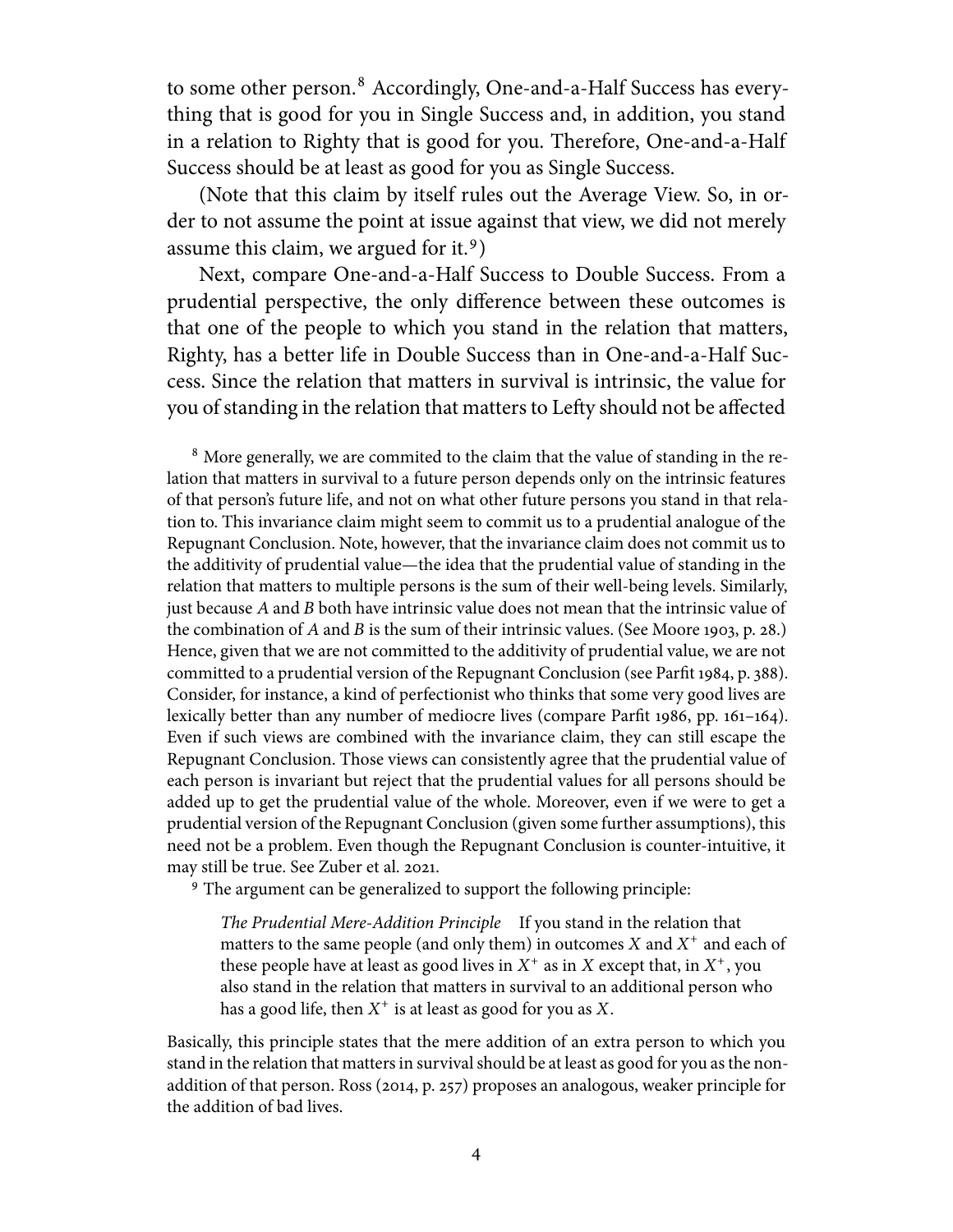by the change in Righty's life. And it is better for you to stand in the relation that matters to Righty in Double Success than in One-and-a-Half Success, because Double Success is better for Righty than One-and-a-Half Success. Hence Double Success should be better for you than One-and-a-Half Success.<sup>[10](#page-4-6)</sup>

Now, as One-and-a-Half Success is at least as good for you as Single Success, and Double Success is better for you than One-and-a-Half Success, it follows by the transitivity of at least as good as that Double Success is better for you than Single Success.<sup>[11,](#page-4-7)12</sup>

Among other things, this result rules out the Average View. The argument shows that, other things being equal, having more fission products with good lives is good for you—even if the additional fission products are worse off than the others. Given that each person involved has a good life, fission is not only better for you than death, it is (other things being equal) better for you than survival without fission.

## **References**

- <span id="page-4-4"></span>Moore, G. E. (1903) Principia Ethica, Cambridge: Cambridge University Press.
- <span id="page-4-2"></span>Parfit, Derek (1971) 'Personal Identity', The Philosophical Review 80 (1):  $3 - 27.$
- <span id="page-4-0"></span>— (1984) Reasons and Persons, Oxford: Clarendon Press.
- <span id="page-4-5"></span>— (1986) 'Overpopulation and the Quality of Life', in Peter Singer, ed., Applied Ethics, pp. 145–164, Oxford: Oxford University Press.
- <span id="page-4-3"></span>— (1993) 'The Indeterminacy of Identity: A Reply to Brueckner', Philosophical Studies 70 (1): 23–33.
- <span id="page-4-1"></span>— (1995) 'The Unimportance of Identity', in Henry Harris, ed., Identity:

<span id="page-4-6"></span><sup>10</sup> This argument can be generalized to support the following principle:

The Strong Prudential Pareto Principle If (i) you stand in the relation that matters to the same people (and only them) in outcomes  $X$  and  $Y$ , (ii)  $X$  is at least as good as  $Y$  for all of them, and (iii)  $X$  is better than  $Y$  for at least one of them, then  $X$  is better for you than  $Y$ .

<span id="page-4-7"></span><sup>11</sup> The transitivity of *at least as good as* is the principle that, if  $X$  is at least as good as  $Y$  and  $Y$  is at least as good as  $Z$ , then  $X$  is at least as good as  $Z$ .

<span id="page-4-8"></span> $12$  This argument can be thought of as a combination of Parfit's arguments against identity being what matters in survival (described in the introduction) and his [\(1984,](#page-4-0) pp. 419–430) Mere Addition Paradox in population ethics.